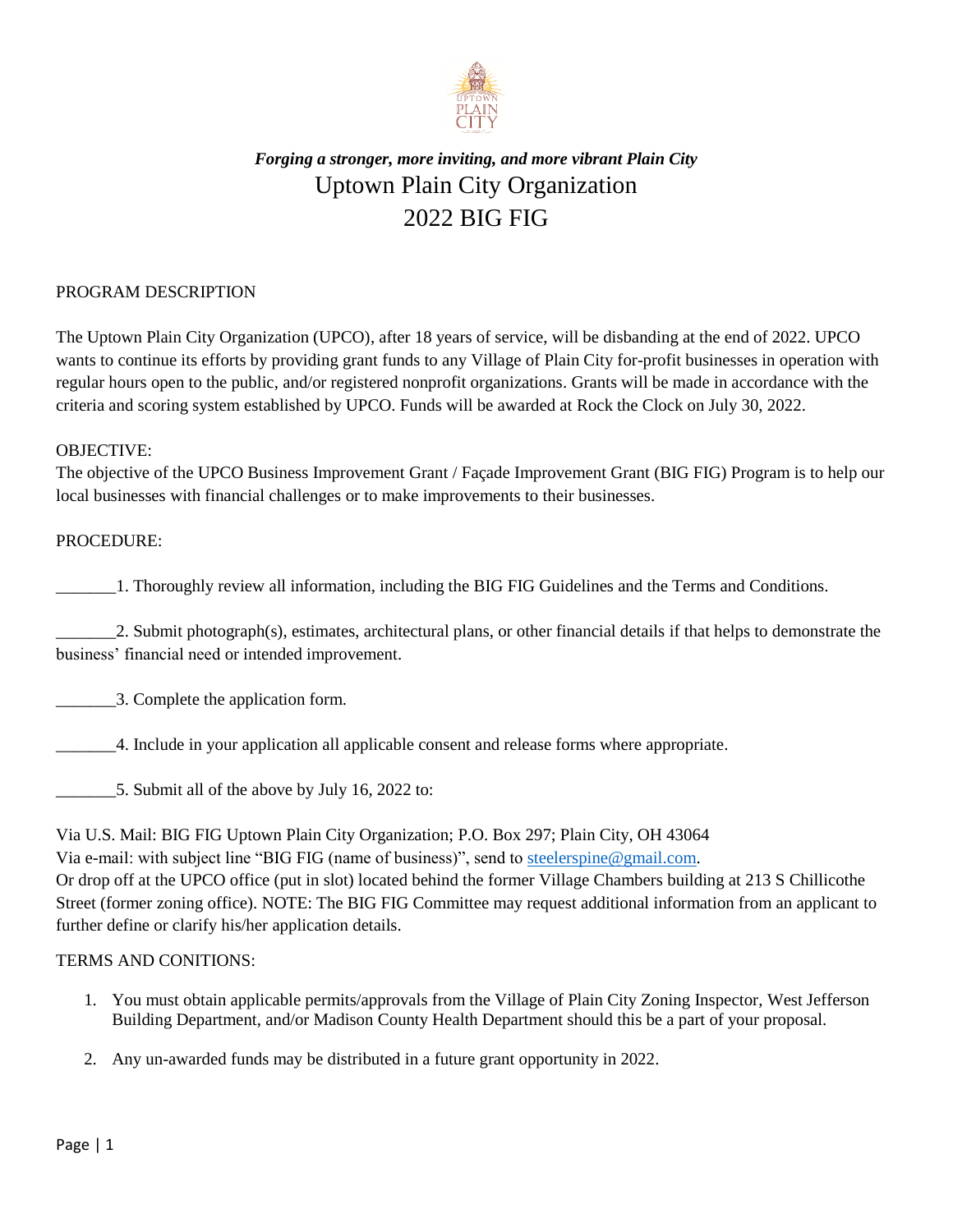

## *Forging a stronger, more inviting, and more vibrant Plain City* Uptown Plain City Organization 2022 BIG FIG

## CRITERIA:

- 1. Eligible applicant any for-profit business or registered nonprofit organization physically located in the Village of Plain City boundaries is eligible to apply.
- 2. Explain what your business does and how it is an asset to the Village of Plain City.
- 3. Explain how the grant funds will help you overcome any challenges you may have, and give detailed specifics about how you plan to use the money.

### DISCLAIMER:

UPCO and its affiliates (including the Design Review Committee) disclaim any responsibility for ensuring that improvements undertaken through its Business Improvement Grant Façade Improvement Grant (BIG FIG) Program comply with the requirements of ADA. Owners should seek their own legal, architectural, or engineering advice concerning ADA compliance. Awarding of a grant in no way constitutes approval of ADA or any other (including state or local) requirements. Furthermore, we do not accept any responsibility for any errors in improvements or omissions concerning construction, engineering, or architectural matters or the like.

#### SCORING SYSTEM:

Retail/Restaurant/Service (Salon, Spa, Barber Shop, etc.) Use: +10 points

Office/Medical Office Use or registered nonprofit organizations: +5 points

Demonstrated Financial Need: +5-15 points

Years in operation: Five or more years  $+ 5$  points Four years  $+4$  points Three years  $+3$  points Two years  $+ 2$  points One year  $+1$  point

QUESTIONS: Contact Shannon Pine, Design Committee Chair[, steelerspine@gmail.com.](mailto:steelerspine@gmail.com)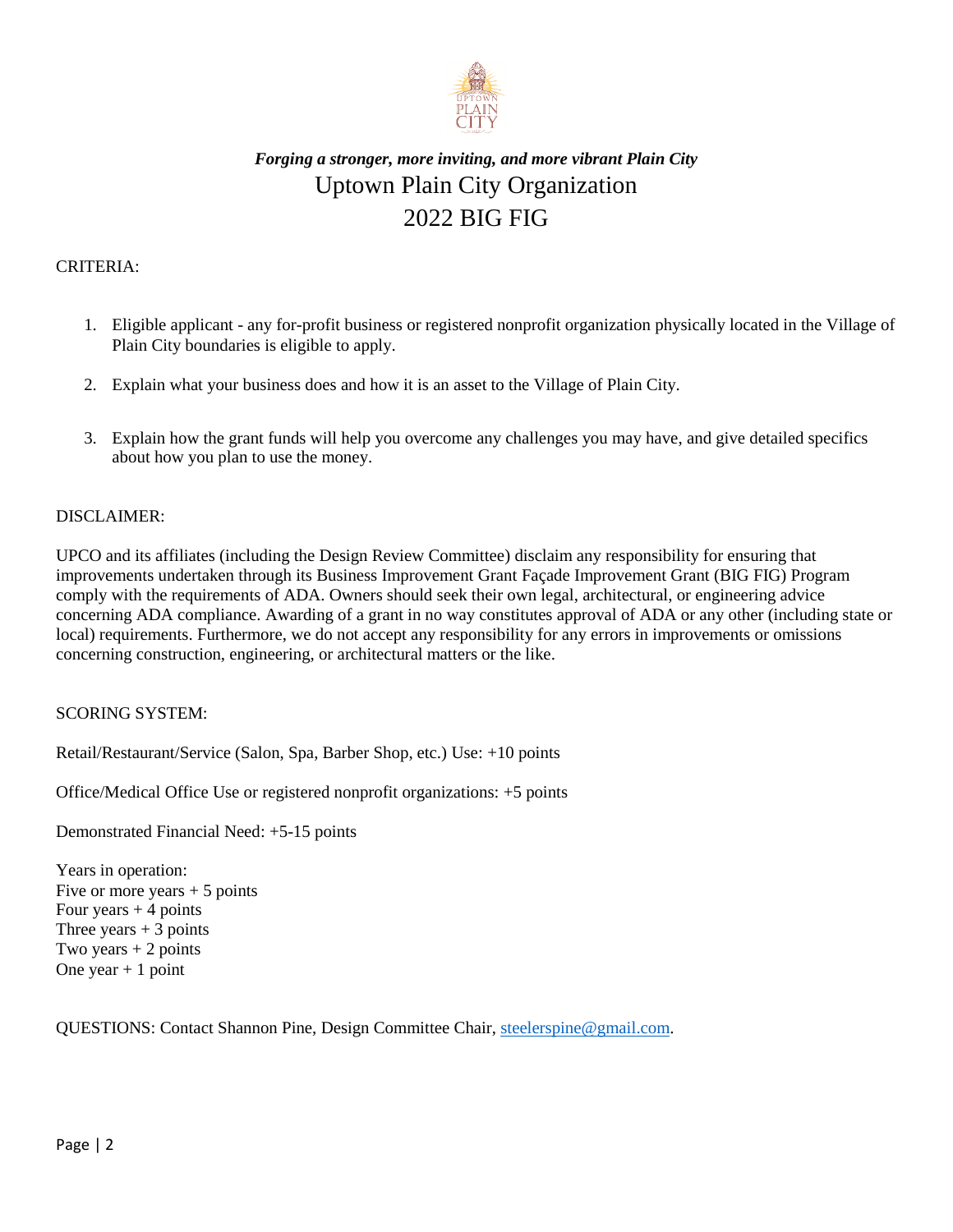

# Forging a stronger, more inviting, and more vibrant Plain City Uptown Plain City Organization 2022 BIG FIG GRANT

| <b>GRANT PROGRAM APPLICATION</b>                                                                   |                                                       |
|----------------------------------------------------------------------------------------------------|-------------------------------------------------------|
|                                                                                                    |                                                       |
|                                                                                                    |                                                       |
|                                                                                                    |                                                       |
| <b>CONTACT INFORMATION:</b>                                                                        |                                                       |
|                                                                                                    |                                                       |
|                                                                                                    |                                                       |
|                                                                                                    |                                                       |
| Is applicant the owner of the site? Yes __ (attach Release Form)                                   | No <sub>___</sub> (attach Consent Form if applicable) |
| Describe what your business or nonprofit does and how it is an asset to the Village of Plain City: |                                                       |
|                                                                                                    |                                                       |
|                                                                                                    |                                                       |
|                                                                                                    |                                                       |
|                                                                                                    |                                                       |
|                                                                                                    |                                                       |
|                                                                                                    |                                                       |
|                                                                                                    |                                                       |
|                                                                                                    |                                                       |
|                                                                                                    |                                                       |
|                                                                                                    |                                                       |
|                                                                                                    |                                                       |

(Continue on separate page if necessary)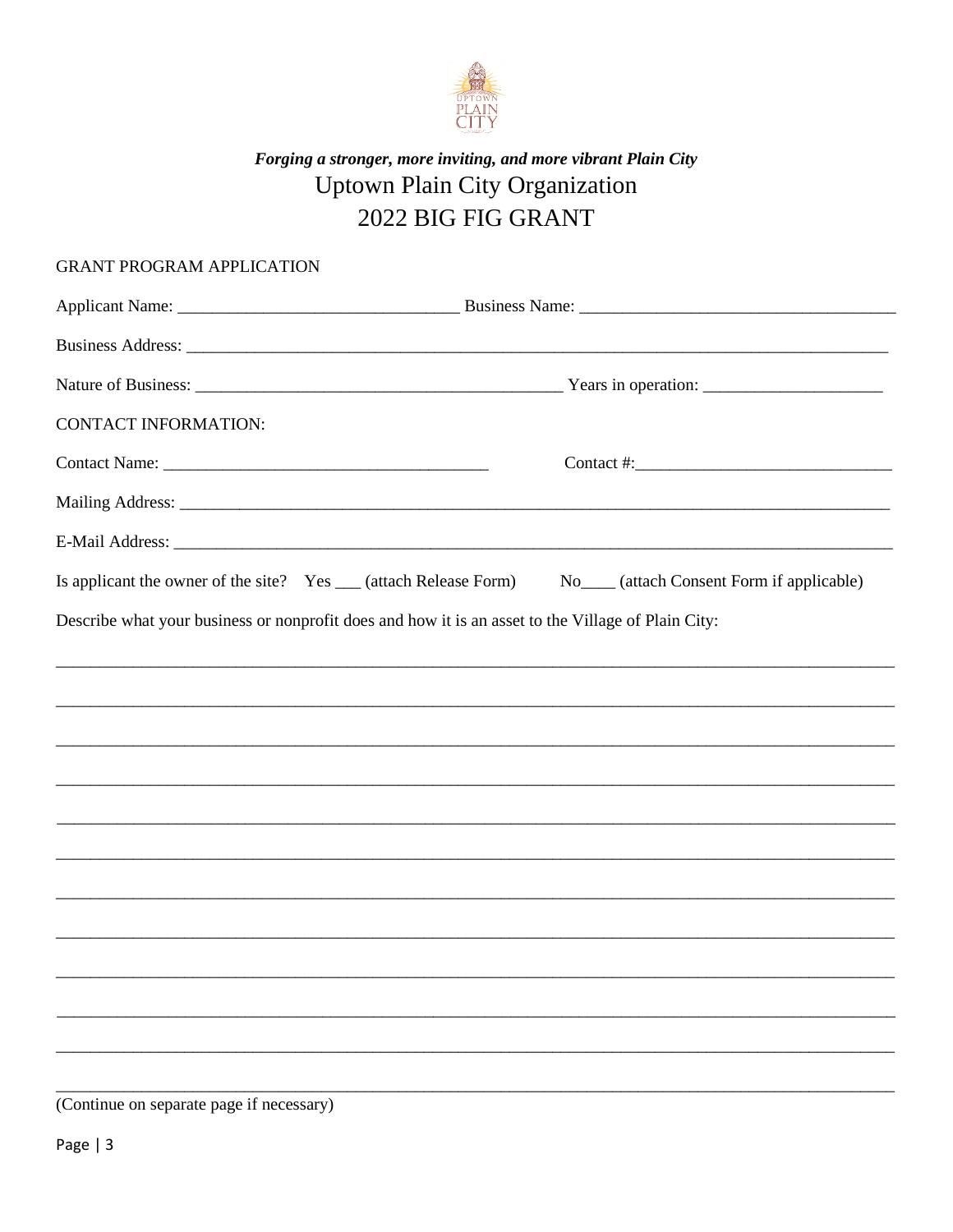

## *Forging a stronger, more inviting, and more vibrant Plain City* Uptown Plain City Organization 2022 BIG FIG GRANT

### GRANT PROGRAM APPLICATION CONTINUED

Describe how you plan to use the grant funds (give detailed specifics as requested under PROCEDURES #2, Page 1):

| (Continue on separate page if necessary)      |                                                                                                                                                                                                                                                                                                                                                                         |
|-----------------------------------------------|-------------------------------------------------------------------------------------------------------------------------------------------------------------------------------------------------------------------------------------------------------------------------------------------------------------------------------------------------------------------------|
| which are hereby made part of this agreement. | I hereby acknowledge that I understand and accept the Terms and Conditions of the BIG FIG Program. This signature<br>indicates my intent to meet the specified Terms and Conditions if grant money is awarded. I further understand that, upon<br>grant award, payment will be in strict accordance with UPCO-approved Guidelines and the Terms and Conditions thereof, |
|                                               |                                                                                                                                                                                                                                                                                                                                                                         |
|                                               |                                                                                                                                                                                                                                                                                                                                                                         |
|                                               |                                                                                                                                                                                                                                                                                                                                                                         |
|                                               |                                                                                                                                                                                                                                                                                                                                                                         |
|                                               |                                                                                                                                                                                                                                                                                                                                                                         |
|                                               |                                                                                                                                                                                                                                                                                                                                                                         |
|                                               | R.                                                                                                                                                                                                                                                                                                                                                                      |